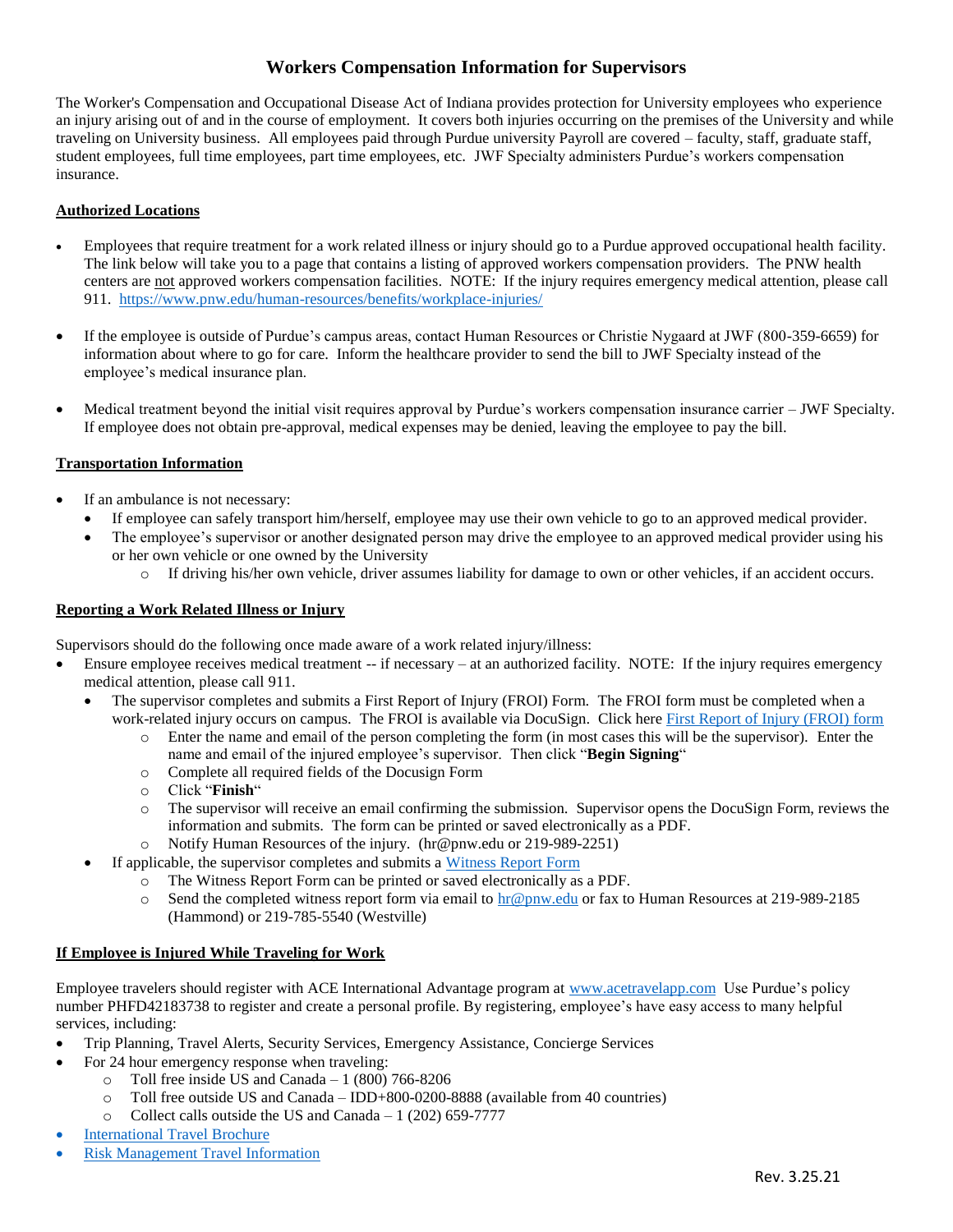## **Recording Time**

Please work with your benefit administrator to correctly code time. On the day of the injury, there may be up to three entry types on the employee's timecard:

- Regular hours worked
- "WC" time for the time spent at the doctor's office/clinic
- Sick time, if employee does not to return to work the remainder of their shift

If employee is off work continuously beyond the date of the injury under a doctor's order, or if employee is off work because the department cannot provide work within the restrictions, employee may be entitled to worker's compensation benefits for lost wages.

- **Waiting Period** The waiting period is 7 calendar days. Employees do not receive workers compensation benefits during the waiting period. The waiting period begins the day after the date of injury. During the waiting period employees may use sick leave to cover lost wages. (if the employee does not have enough available sick leave, vacation and/or personal business may be used).
- **On Day 8** worker's compensation benefits begin. This is called TTD (temporary total disability). JWF Specialty will mail benefit checks to employee's home on a weekly basis. Workers compensation benefits are 66 2/3% of base salary. Employee may supplement workers compensation benefits with available sick leave. (if the employee does not have enough available sick leave, vacation and/or personal business may be used).
- **On Day 22** If eligible for Short Term Disability, STD will begin to supplement worker's compensation TTD. Guardian administers STD and employee will need to contact Guardian to file a claim.
- **On Day 22** JWF Specialty will send employee a check to pay them for the initial seven-day waiting period. The University does not reimburse sick leave that may have been used during the waiting period.
- **On Day 90 or Day 181** Long Term Disability Benefits begin supplementing worker's compensation TTD. (day 90 for Administrative and Operational Support Staff, Police and Skilled Trades) (Day 181 for Op Tech, Faculty, Professional, Management, Executives)

If employee is able to return to work, but still under a doctor's care, work comp doctor's appointments and therapy appointments are coded as "WC" on the timecard for time spent at the doctor's office/clinic during the employee's regularly scheduled work shift. Up to two hours may be coded as WC. When possible, it is preferred that the appointments be scheduled outside of the employee's normal work shift or as close to the start or end of the shift as possible. Please work with your benefit administrator to code the employee's time.

### **When an employee of a Temp Agency is Injured**

Purdue's obligation when a temp agency employee is injured while working is to report the incident. Please follow the process outlined below when an employee of a temp agency is supervised by a Purdue employee and the temp agency employee is injured while at work.

- If the injury requires emergency medical attention, please call 911.
- Instruct the injured temp agency employee to contact the temp agency to report the injury and for securing medical care and follow up.
- The supervisor completes and submits a First Report of Injury (FROI) Form. The FROI form must be completed when a workrelated injury occurs on campus. The FROI is available via DocuSign. Click here [First Report of Injury \(FROI\) form](https://na2.docusign.net/Member/PowerFormSigning.aspx?PowerFormId=df88fae4-b626-4071-a635-e969d49d1566&env=na2&acct=9ad6adfd-6804-409b-91bc-173cbee909f9&v=2&_ga=2.211004757.1987824908.1616600679-1360054528.1588021318)
	- o Enter the name and email of the person completing the form (in most cases this will be the supervisor). Enter the name and email of the injured employee's supervisor. Then click "**Begin Signing**"
	- o Complete all required fields of the Docusign Form (pay special attention to be certain it is indicated on the form the employee is a temp agency employee)
	- o Click "**Finish**"
	- o The supervisor will receive an email confirming the submission. Supervisor opens the DocuSign Form, reviews the information and submits. The form can be printed or saved electronically as a PDF.
		- Notify Human Resources of the injury. (hr@pnw.edu or 219-989-2251)
- If applicable, the supervisor completes and submits a [Witness Report Form](https://www.purdue.edu/hr/Benefits/WorkersComp/pdf/WC_Witness_Report_Form.pdf)
	- The Witness Report Form can be printed or saved electronically as a PDF.
- Send the completed witness report form via email to  $hr@pnw.edu$  or fax to Human Resources at 219-989-2185 (Hammond) or 219-785-5540 (Westville)If the temp agency employee requires emergency medical attention, please call 911.

### **When a Non-Employee is Injured while at PNW**